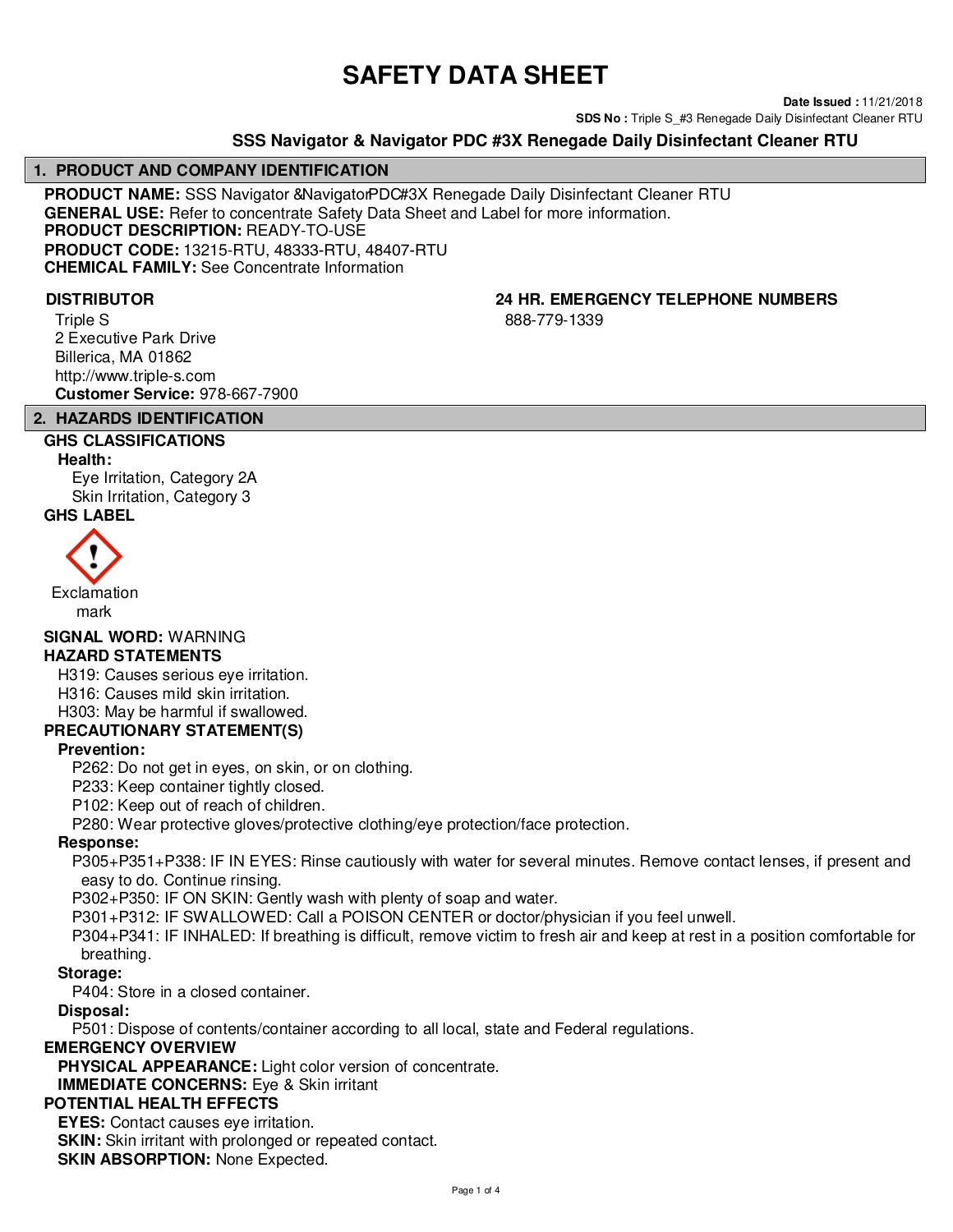**INGESTION:** Although of moderate to low toxicity, ingestion of large amounts can cause gastrointestinal irritation, nausea, vomiting, diarrhea.

**INHALATION:** Mist is irritating to nose, throat and lungs.

#### **REPRODUCTIVE TOXICITY**

**REPRODUCTIVE EFFECTS:** No known significant effects or critical hazards.

**TERATOGENIC EFFECTS:** No known significant effects or critical hazards.

**CARCINOGENICITY:** No listed substance

**MUTAGENICITY:** No known significant effects or critical hazards.

**MEDICAL CONDITIONS AGGRAVATED:** Previous skin conditions such as dermatitis may be aggrevated.

**ROUTES OF ENTRY:** Eye, skin, ingestion.

**CANCER STATEMENT:** None

**WARNING CAUTION LABELS:** Irritant

#### **3. COMPOSITION / INFORMATION ON INGREDIENTS**

#### **Chemical Name Wt.%**

Refer to concentrate Product Safety Data Sheet for ingredient information < 10

#### **4. FIRST AID MEASURES**

**EYES:** Immediately flush eyes with water for at least 15 minutes, while holding eyelids open. Remove contact lenses, if present, after the first 5 minutes, then continue rinsing eye. Seek medical attention immediately.

**SKIN:** Wash with soap and water. Get medical attention if irritation develops or persists.

**INGESTION:** Get immediate medical attention. Do not induce vomiting unless instructed to do so by poison center or physician.

**INHALATION:** Remove victim to fresh air and monitor. Seek medical advise if irritation persists.

# **SIGNS AND SYMPTOMS OF OVEREXPOSURE**

**EYES:** Burning sensation with tearing, redness.

**SKIN:** Prolonged contact will cause irritation marked by redness, burning sensation.

**SKIN ABSORPTION:** Not Established

**INGESTION:** Irritation of mouth, throat, along with stomach upset, vomiting.

**INHALATION:** Irritation of nose, throat and lungs with coughing, sneezing, possible difficulty breathing.

### **ACUTE EFFECTS:** Not Established

### **5. FIRE FIGHTING MEASURES**

**FLAMMABLE CLASS:** NA = Not Applicable

**GENERAL HAZARD:** NA = Not Applicable

**EXTINGUISHING MEDIA:** Not required. Water based material.

#### **6. ACCIDENTAL RELEASE MEASURES**

**SMALL SPILL:** Avoid walking in product. Wipe up or otherwise flush small spills to sanitary sewer.

**LARGE SPILL:** Avoid walking in material. Prevent product from entering into stream, soil, storm sewer or other bodies of water.

#### **ENVIRONMENTAL PRECAUTIONS**

**WATER SPILL:** Avoid discharges into open waterways.

**LAND SPILL:** Avoid discharge to soil.

**GENERAL PROCEDURES:** Isolate spill or leak area immediately. Keep unauthorized personnel away. Do not touch or walk through spilled material. Prevent entry into waterways, sewers, or confined areas. Absorb with dry earth, sand or other noncombustible material and transfer to containers.

**SPECIAL PROTECTIVE EQUIPMENT:** Eye protection, rubber gloves, rubber boots to protect feet.

#### **7. HANDLING AND STORAGE**

**GENERAL PROCEDURES:** Close container after use.

**HANDLING:** Wear chemical resistant rubber or neoprene gloves and eye safety goggles/full face shield when handling. **STORAGE:** Store in area inaccessible to children.

**STORAGE TEMPERATURE:** Store at ambient temperatures.

**STORAGE PRESSURE:** Store at ambient atmospheric pressure.

#### **8. EXPOSURE CONTROLS / PERSONAL PROTECTION**

# **ENGINEERING CONTROLS:** No special requirements.

#### **PERSONAL PROTECTIVE EQUIPMENT**

**EYES AND FACE:** Safety glasses with side shields.

**SKIN:** Rubber or other chemical resistant gloves.

**RESPIRATORY:** A respirator is not needed under normal and intended conditions of product use.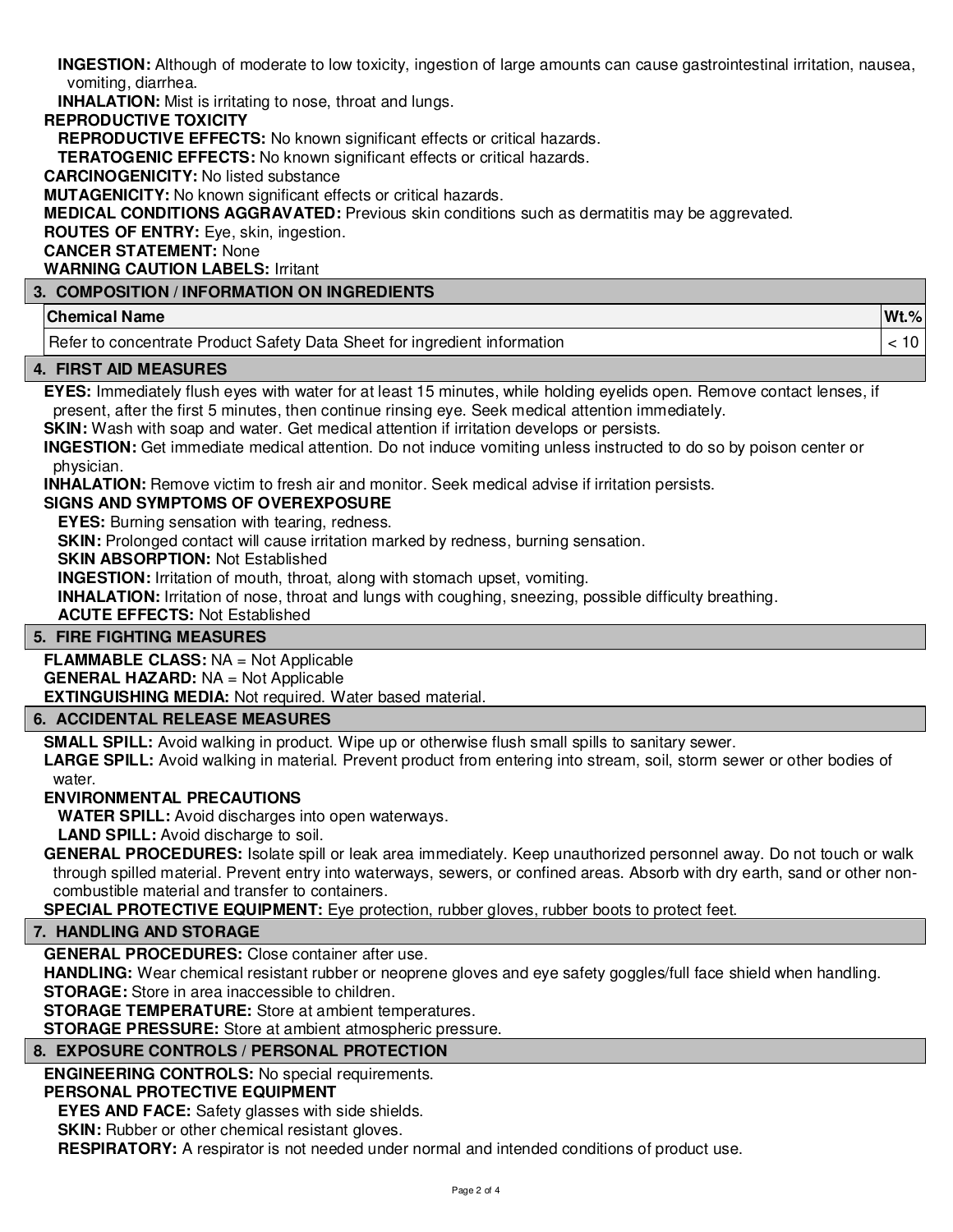**PROTECTIVE CLOTHING:** No special requirements.

**WORK HYGIENIC PRACTICES:** Wash with soap and water after handling. Do not eat, drink or smoke while using product.

#### **9. PHYSICAL AND CHEMICAL PROPERTIES**

**PHYSICAL STATE: Liquid ODOR:** Characteristic. **ODOR THRESHOLD:** Not Established **COLOR:** Lighter color of concentrate. **pH:** Not Established **PERCENT VOLATILE:** >90 **FLASH POINT AND METHOD:** None **FLAMMABLE LIMITS:** N/A **AUTOIGNITION TEMPERATURE:** NA = Not Applicable **VAPOR PRESSURE:**  $\leq$  20 mm Hg at (68°F) **VAPOR DENSITY:** ≥ 1 Air = 1 **BOILING POINT: 212° F: 100° C FREEZING POINT: 32° F; 0° C MELTING POINT:** NA = Not Applicable **THERMAL DECOMPOSITION:** Not Available **SOLUBILITY IN WATER:** Complete **EVAPORATION RATE:** (Water =1) 1.0 **DENSITY:** 8.34 at (68°F) **Notes:** Estimated **SPECIFIC GRAVITY:** 1.01 grams/ml. **Notes:** Estimated **VISCOSITY:** Water thin. **(VOC):** Not Established

#### **10. STABILITY AND REACTIVITY**

**REACTIVITY:** Stable **HAZARDOUS POLYMERIZATION:** No **CONDITIONS TO AVOID:** Not Established **POSSIBILITY OF HAZARDOUS REACTIONS:** None Expected. **HAZARDOUS DECOMPOSITION PRODUCTS:** None known. **INCOMPATIBLE MATERIALS:** Not Established

#### **11. TOXICOLOGICAL INFORMATION**

#### **ACUTE TOXICITY**

**DERMAL LD50:** Not Established **ORAL LD50:** Not Established **INHALATION LC50:** Not Established **SERIOUS EYE DAMAGE/IRRITATION: Irritant RESPIRATORY OR SKIN SENSITISATION:** No known significant effects or critical hazards. **GERM CELL MUTAGENICITY:** No known significant effects or critical hazards. **CARCINOGENICITY**

**IARC:** None known.

**REPRODUCTIVE TOXICITY:** No known significant effects or critical hazards.

**STOT-SINGLE EXPOSURE:** No known significant effects or critical hazards.

#### **12. ECOLOGICAL INFORMATION**

**ENVIRONMENTAL DATA:** Not Established **ECOTOXICOLOGICAL INFORMATION:** Not Established **AQUATIC TOXICITY (ACUTE):** Not Established **CHEMICAL FATE INFORMATION:** Not Established

#### **13. DISPOSAL CONSIDERATIONS**

**DISPOSAL METHOD:** Small amounts (less than 5 gallons) may be disposed of in sanitary sewer. Consult local authorities for additional disposal information.

**FOR LARGE SPILLS:** Consult with local and state authorities for large volume disposal.

**PRODUCT DISPOSAL:** See above.

**EMPTY CONTAINER:** Rinse container with clear water. Offer container for recycling, or dispose of in trash. **RCRA/EPA WASTE INFORMATION:** NA = Not Applicable